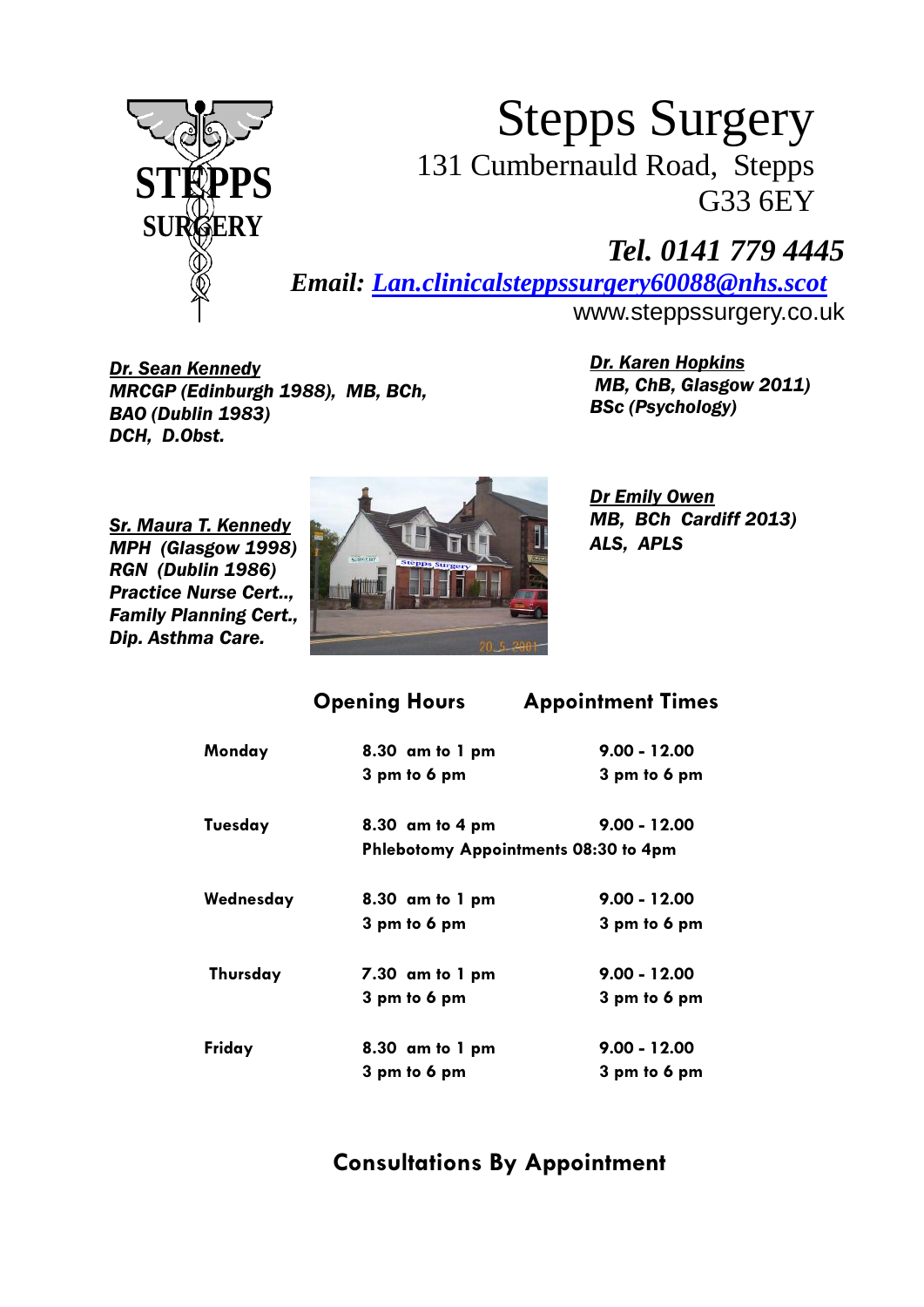# The Practice Team

## **DOCTORS:**

### **(Dr Sean Kennedy, Dr Karen Hopkins, & Dr Emily Owen)**

 The doctors work together to provide full general medical services from the (after interview) by the doctors. surgery premises. During holiday times there may be a locum doctor chosen

## **NURSE**

#### **Sister Maura Kennedy**

Is a Nurse Practitioner and fully qualified Nurse Prescriber. She is available by appointment at the surgery. She has special interests in health promotion, women's health and in chronic disease management, especially diabetes, heart disease, and asthma.

## **(Mrs. Muldoon, Mrs Savage, Mrs Ferguson, & Mrs McDermott) RECEPTIONISTS**

Are always present during surgery opening times. They can take requests for appointments, house calls and repeat prescriptions by telephone or from visitors to the surgery. They can also take messages for the doctor or nurse.

## **TELEPHONE ADVICE**

If you wish advice from the doctor or nurse please telephone the surgery (0141 779 4445) between 08.30 and 11 am. Please do not phone for repeat prescriptions , nor for the results of tests before 10am. Requests for appointments are prioritised before 10am.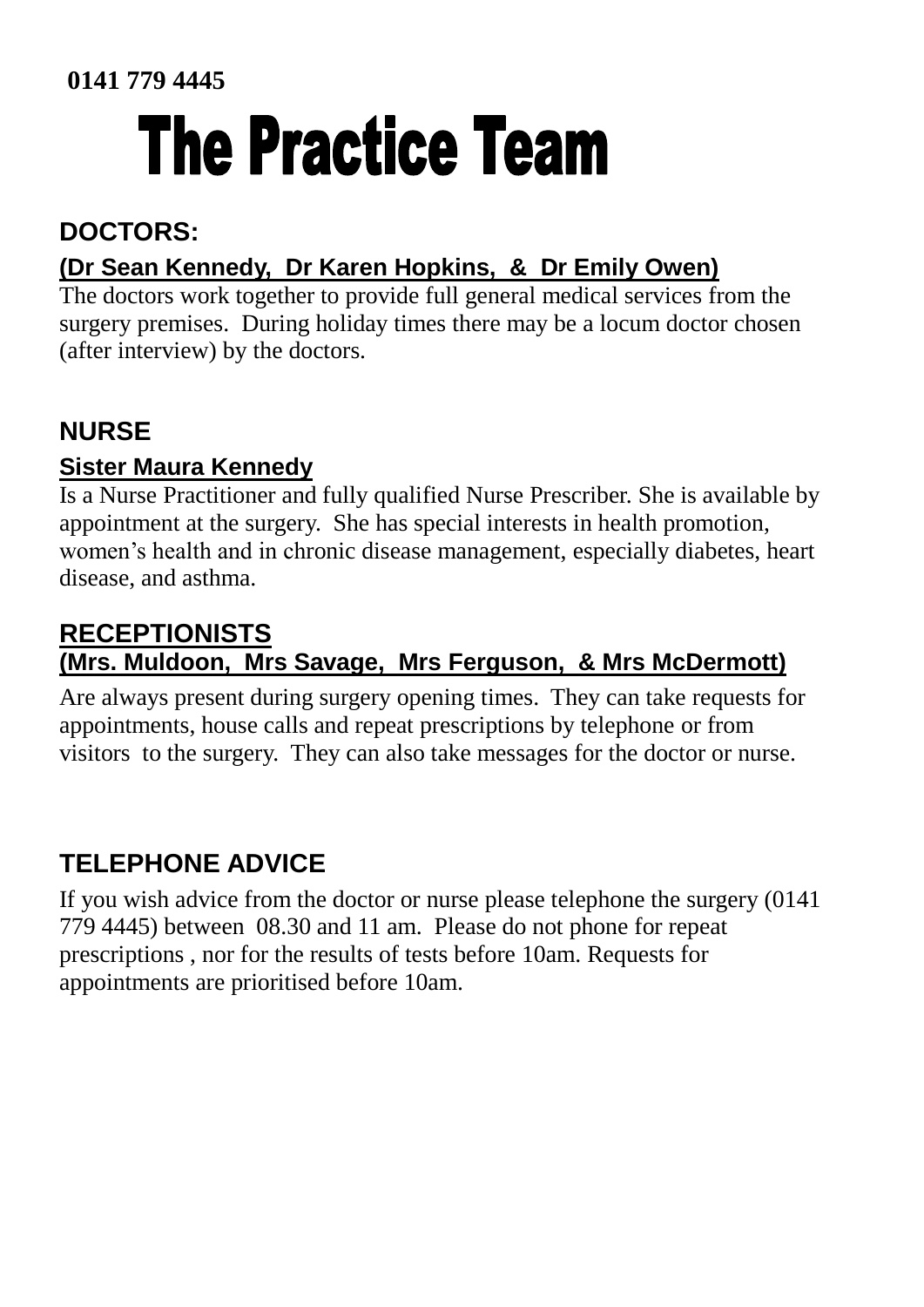#### **STEPPS SURGERY**

 **Stepps Surgery is a mdical partnership**, not a single-handed practice nor a company in terms of the GP contract.

Stepps Surgery is not a training nor a teaching practice.

We make every effort to make the surgery fully accessible for disabled people. We believe that we have achieved this. If you have any comments or complaints about access please contact the practice manager. If access to the surgery premises is difficult because of a disability, the practice will make special arrangements to improve access or, if this is not practical, visit you.

 However, bear in mind that some decisions and diagnoses need face-to-face 'Bookable On the Day' appointments are available each morning. If you cannot make it to the surgery (or feel this is not necessary, then it may be appropriate to take an on-the-day appointment as a telephone consultation with the doctor. Time is set aside for this consultation. This can be very helpful. consultations for diagnosis and appropriate treatment.

 Extended Hours appointments are available on Thursday mornings between 7:30 and 9am. These appointments are intended for routine care for patients who, because of work commitments cannot manage to attend during routine surgery hours.There are no receptionists on duty at these times, so consultation is strictly by appointment only. There is also no nurse chaperone available at these times.

 Registering as a patient is easy. The practice limits new patient registrations to the G33 6 postcode area. Subject to list size pressure this is the only limitation on new registrations. New patients need simply fill in a small registration form, available from reception or downloadable from the practice Nurse. We strongly advise new patients to avail of this service. There is often website. New patients are offered a "Well Person check" with the Practice some delay before your previous records are available to the practice.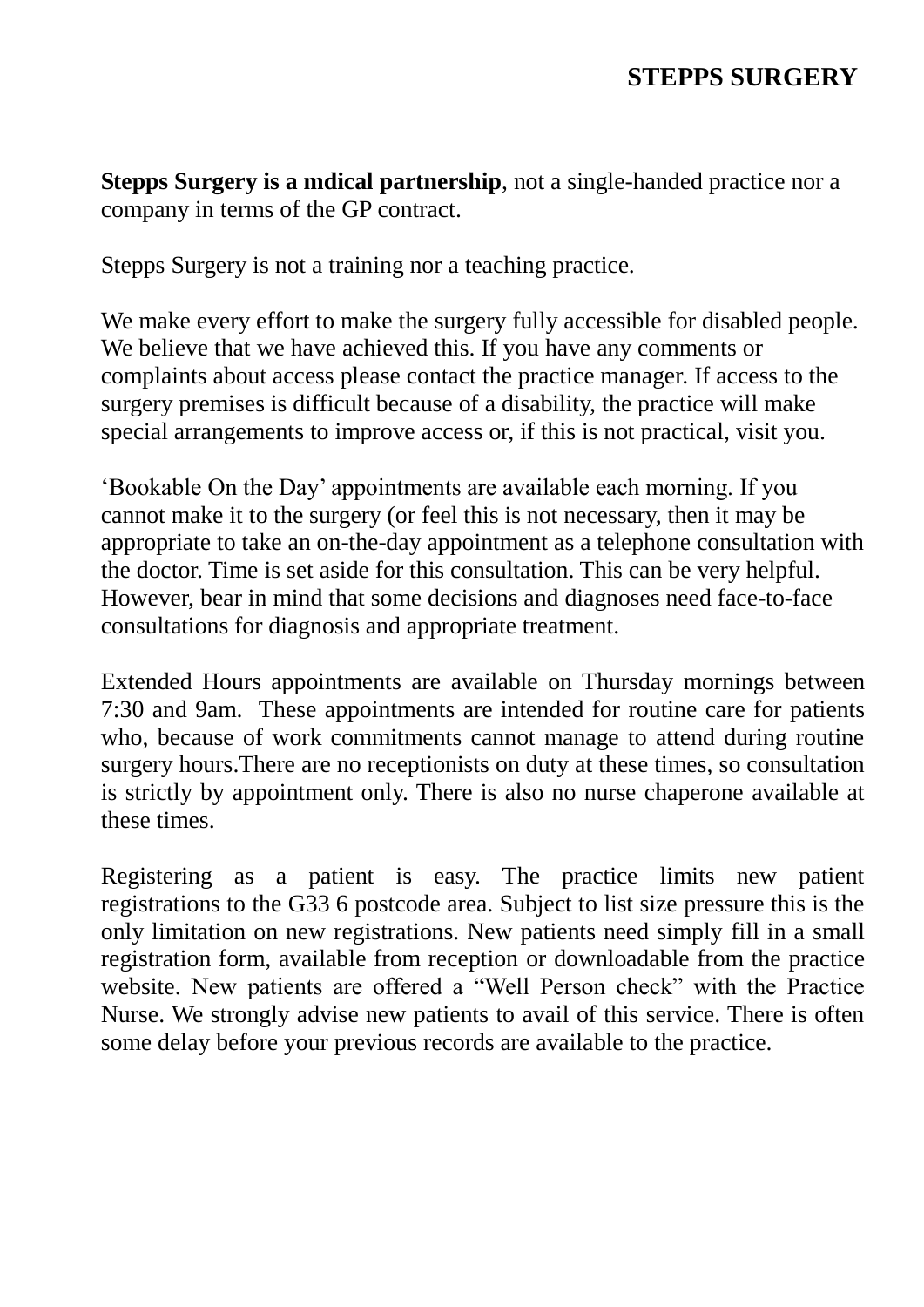## **CONSULTATIONS BY APPOINTMENT**

 circumstances it is usually possible to see the doctor or nurse within 24 hours. This ensures that urgent cases can be seen when necessary. We always try to Surgery visits are by appointment. This allows time for the doctor (or nurse) and patient to deal with problems without rushing. Under normal Each day there are appointment slots available for booking only on the day. ensure an adequate supply of appointments for patients. If you cannot or do not wish to attend a booked appointment, please contact the surgery in good time to cancel it. This allows someone else to use the appointment time.

## **HOME VISITS**

 possible to request home visits before 10.30 am. If however it is possible to Home visits to patients are available if medically required. Home visits may be requested by phoning the practice reception. We recognize that it is not always phone before 10.30 am this is always much appreciated and makes organizing visits much easier.

## **OUT OF HOURS SERVICES**

phone number  $(111)$ . Calls to this <www.nhs24.com>and their direct phone number is 08454 242424. available if deemed **medically** necessary When the surgery is closed at night and at weekends, the practice is covered by **GEMS NHS**, a branch of the Health Service which covers the Glasgow area. An answering machine at the surgery will direct you to the GEMS NHS number are automatically directed to NHS 24. The staff there will take your details and either offer appropriate advice or transfer your details through to GEMS NHS. The NHS 24 website is GEMS runs fully equipped and staffed out of hours emergency centres around Glasgow. The most convenient centres for the practice are based at **Stobhill Out Patients Department** and **Easterhouse Health Centre**. Most patients are seen at either of these centres, and this is acknowledged as the safest way for an Out-of-Hours service to work. If you wish to be seen, please phone NHS24 in advance. Patient transport is available if necessary. House visits are still

Please only use this service for genuine emergency situations which cannot wait until the surgery opens again.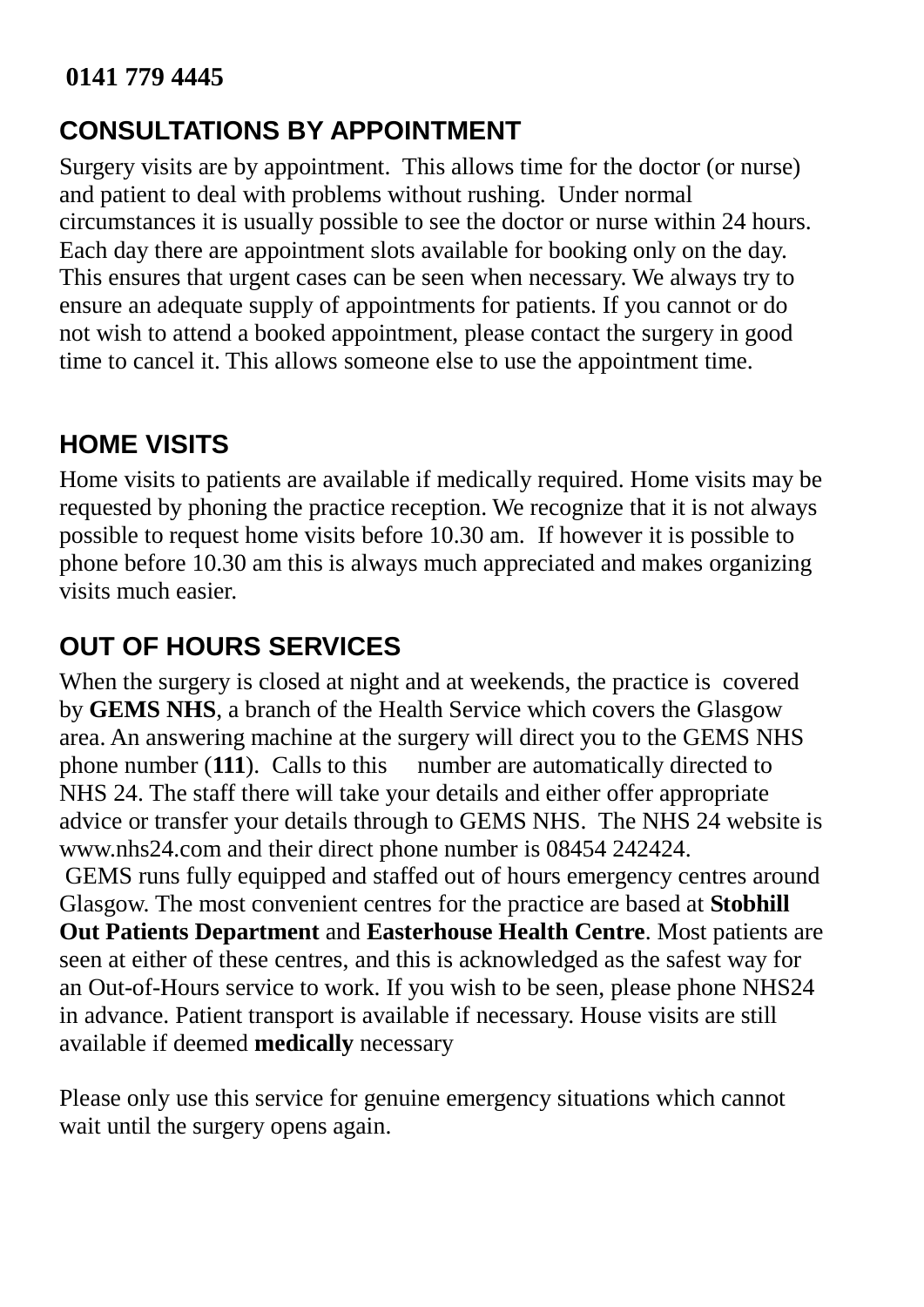### **REPEAT PRESCRIPTIONS**

 These can be collected from reception one working day after being requested. Requests can be made by phone or in person at the reception desk. Alternatively repeats can be requested online through EMIS Patient Access. Repeat prescriptions are only given for items which are agreed in advance with the doctor.

#### **ENHANCED SERVICES CONTRACTED IN 2021 / 2022**

 Sugery provided the following enhanced services: During the year 2013/2014, as well as core general medical services, Stepps

#### **National Enhanced Services**

Near Patient Testing NES

#### **Directed Enhanced Services**

 Minor Surgery – Injections, but not incisions & excisions DES. Extended Hours DES Shingles Vaccination DES Palliative Care DES

#### **Local Enhanced Services**

Enhanced Diabetes Care LES Pre Chemotherapy Phlebotomy LES Medicines Monitoring LES Pneumococcal vacine for Under 65s at risk LES Denosumab LES Carers LES

An updated list of current Enhanced Services is available on the practice website.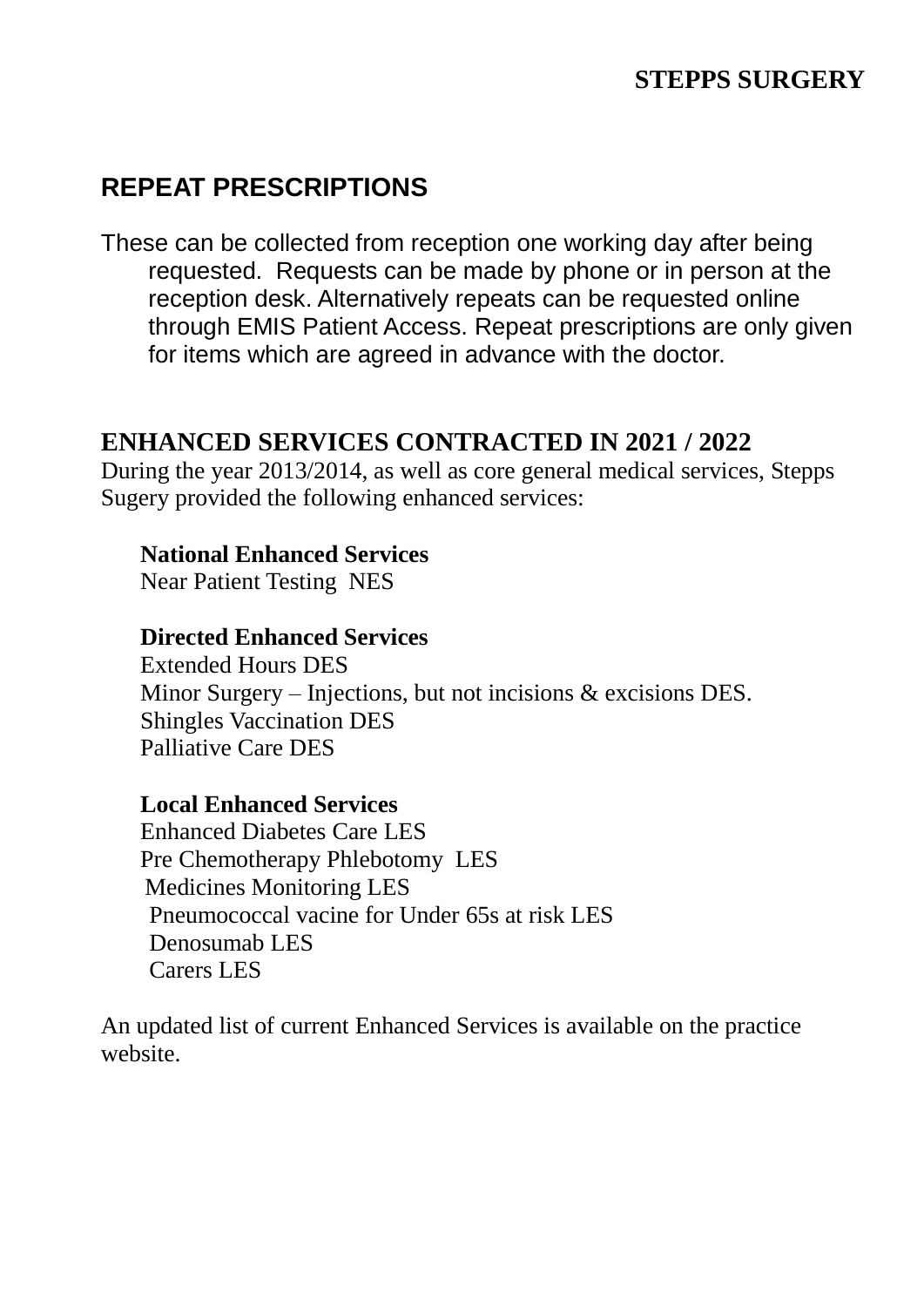## **SURGERY SERVICES**

 The practice offers a full medical and nursing service at times which we hope are convenient to you. If you have any questions or suggestions please tell us or leave a note in the suggestion box which is in the reception area. As well as general medical and nursing clinics we offer the following special services.

#### WELL PERSON APPOINTMENT

 For a general check including blood pressure, cholesterol (if requested or needed) and health and lifestyle advice. These checks are run by the practice nurse. They can also be used for help in stopping smoking.

#### FAMILY PLANNING

A full family planning service is offered by the doctor or nurse.

#### BABY CLINIC

 Doctor Kennedy runs a regular baby clinic at the surgery to check on the health and development of pre-school children, especially in their most important first year.

#### CERVICAL SMEARS

 These are recommended for all women under the age of sixty. They can be performed either by the doctor or the nurse.

#### **PREGNANCY**

 Regular ante natal visits are important during your pregnancy to make sure that all goes well. These can be arranged at times to suit you Please let the practice know when you come home from the hospital.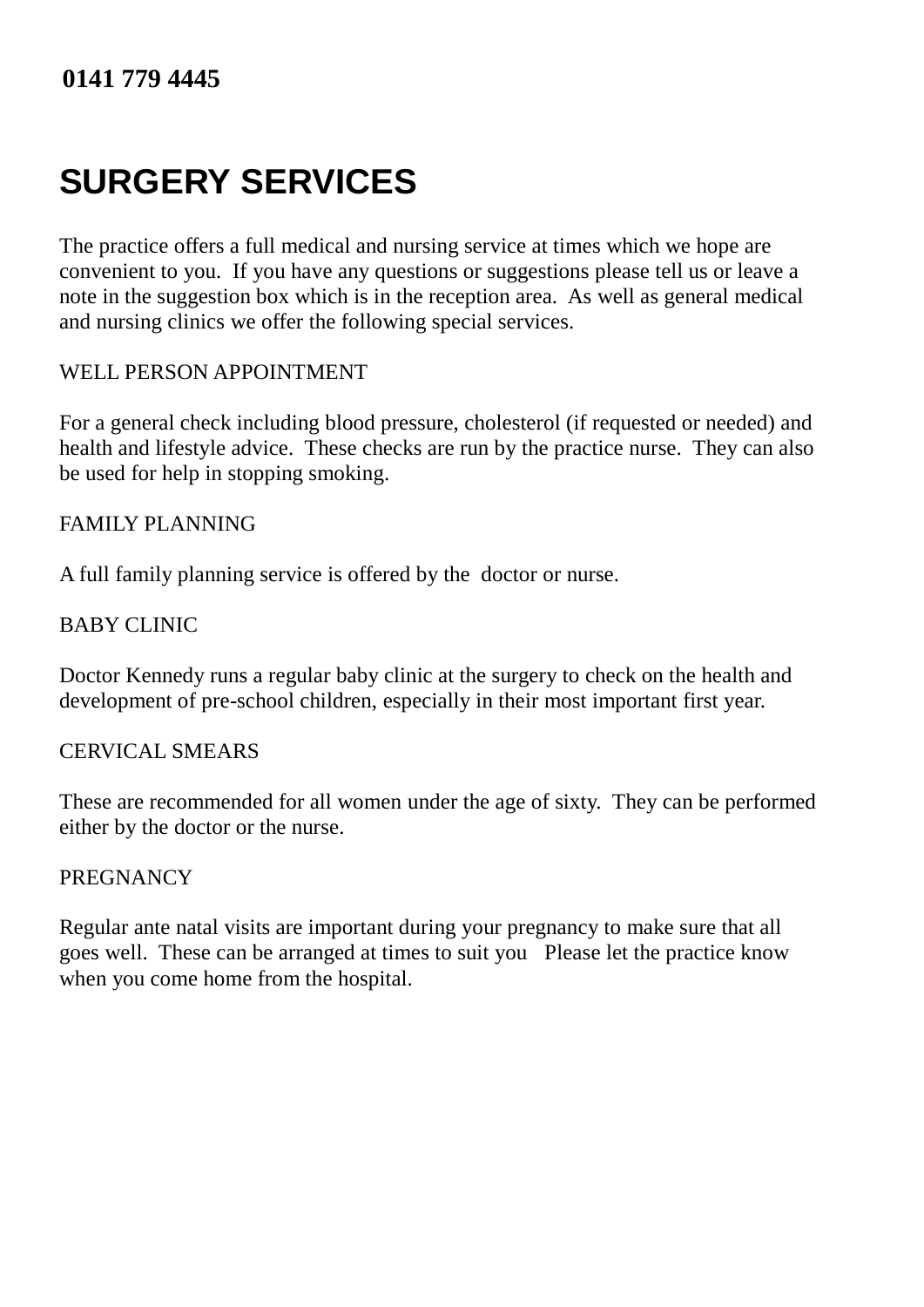#### CARERS

 There is a notice board in the surgery waiting room giving information on services for carers locally. The Princess Royal trust for Carers provides a weekly 'Pampering' and support service in the surgery for carers. Please let reception know if you are caring for an infirm relative or friend.

#### COUNSELLING

 The Local Health and Care Co-operative organize NHS counseling sessions on referral. Speak to Dr Kennedy if you feel you may benefit from this service. One to one counseling sessions are held in the surgery each week as well as at other local locations

## locations.<br>OTHER SERVICES

 We also offer special services for our asthmatic, diabetic, and blood pressure (hypertensive) patients.

#### SCREENING TESTS

 We recommend the following regular check-ups which are available free at the surgery.

Blood pressure checks at least every five years over the age of 20.

 Cervical smears, for ladies every three years between the ages of 20 and 60. You will be notified if your smear is due.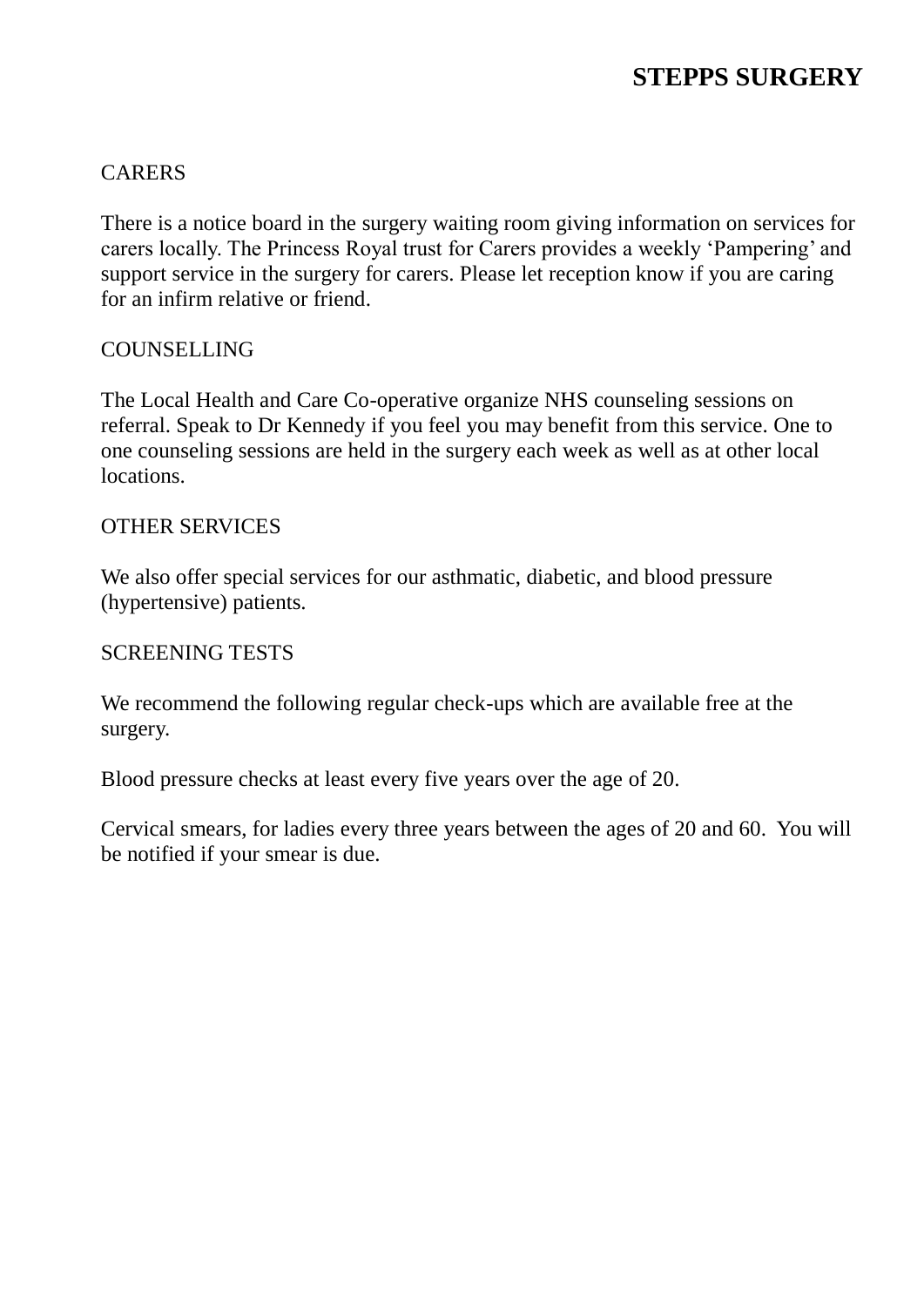## **PRACTICE COMPLAINTS PROCEDURE**

#### **Practice Complaints Procedure**

 dealing with complaints. It meets the national criteria. This practice operates a complaints procedure as part of the NHS system for

 a doctor or other member of staff, please let us know as soon as possible. If you have a complaint or concern about any service you have received from

#### **What the Patient needs to do**

 Many problems can be sorted out quickly at the time with the person concerned.

 However if this is not the case and you wish to make a complaint, we have a clear procedure to help resolve the problem.

 Please play your part by informing us as soon as possible - within days or at most weeks of the event.

 A detailed complaint must be made within six months of the incident that caused the problem, or within six months of discovering a problem provided this is within twelve months of the incident.

 Ask to speak to our Complaints Coordinator (*Dr. or Sr. Kennedy*). He/she will explain the procedure and you may wish to write in with your complaint or see the Coordinator.

It is a help if you can give as many details as possible.

#### **What the Coordinator will do**

He/she will make a full and accurate record of your complaint.

 He/she will acknowledge that the complaint has been received within three working days if at all possible.

The Coordinator will then initiate an investigation.

 This means finding out what happened and what was thought to have gone wrong. It may seem necessary to disclose certain medical records to a trusted outsider. If this is so, this will be explained and your permission sought.

 He or she will provide you with an explanation and a conclusion, and be sure that you receive an apology if this is called for.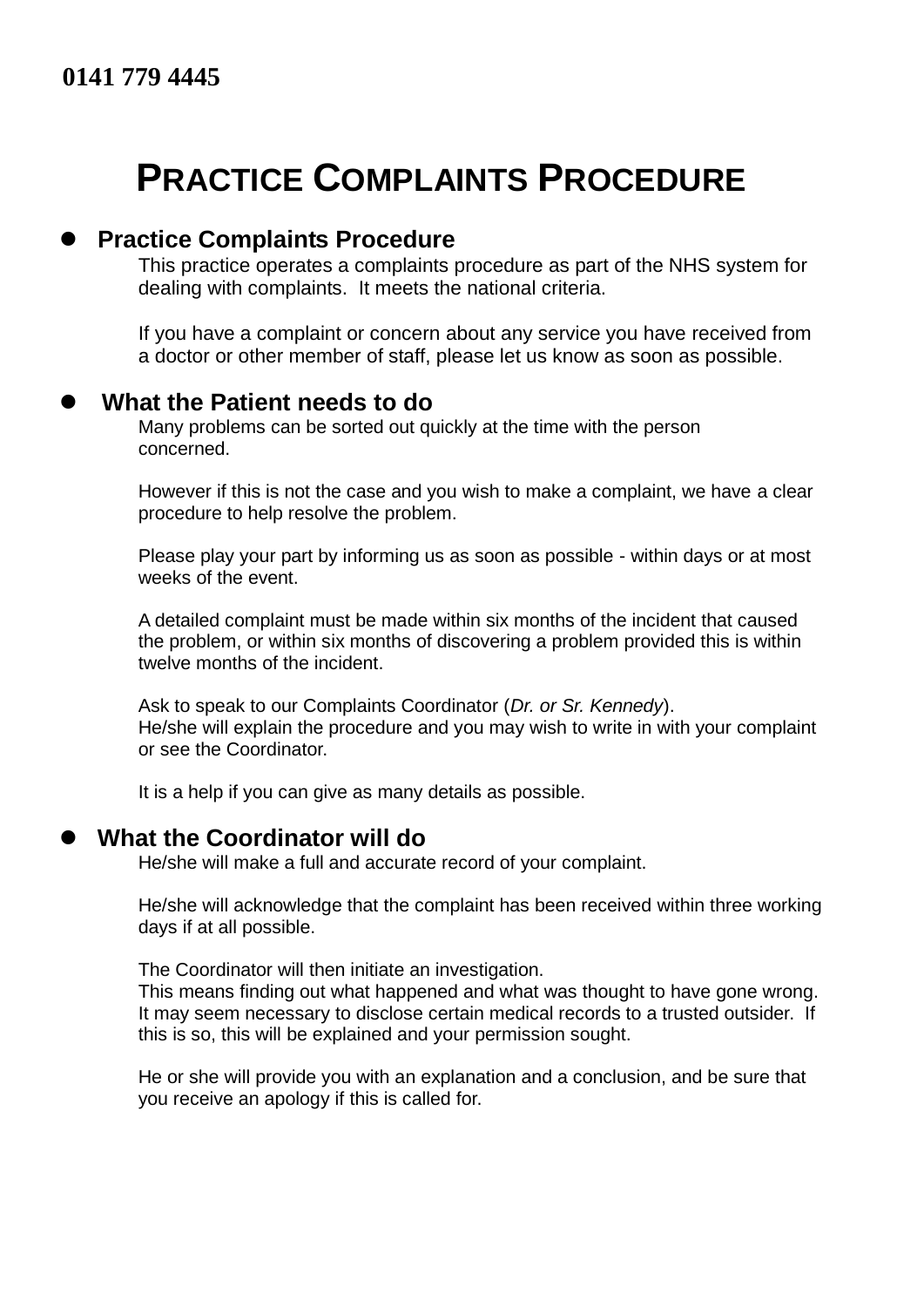#### **STEPPS SURGERY**

#### **Complaining of behalf of someone else**

 We adhere strictly to the rules of medical confidentiality. So we need written permission of the patient him or herself before disclosing medical details to any other person. If there are problems or uncertainties, the Coordinator will be pleased to help by explaining the procedures we must adhere to.

 If you are not happy with the way we are dealing with your complaint, for example,if you think we are taking too long, you can contact the Scottish Public Services Ombudsman.

- If the NHS has fully investigated your complaint and you are still not happy, you can ask the Scottish Public Services Ombudsman to consider your complaint further.
- You should try to contact the Ombudsman no later than 12 months after the event you are complaining about. Sometimes this time limit will not apply—contact the Ombudsman for more information.
- The Ombudsman does not take up all cases and will decide whether or not to investigate your complaint further.

The contact is:

Phone: Online: **The Scottish Public Services Ombudsman Freepost SPSO Freepost EH641 Edinburgh EH3 0BR Phone: 0870 377 7330 Online: www.spso.org.uk/contact-us Website: www.spso.org.uk** 

 **This is just a brief descriptiopn of our complaints procedure. Full details are available on our website at [www.steppssurgery.co.uk](http://www.steppssurgery.co.uk/) or from the surgery reception desk.** 

 **There is a Comments andComplaints box in the surgery waiting room area which can also be used for complaints.**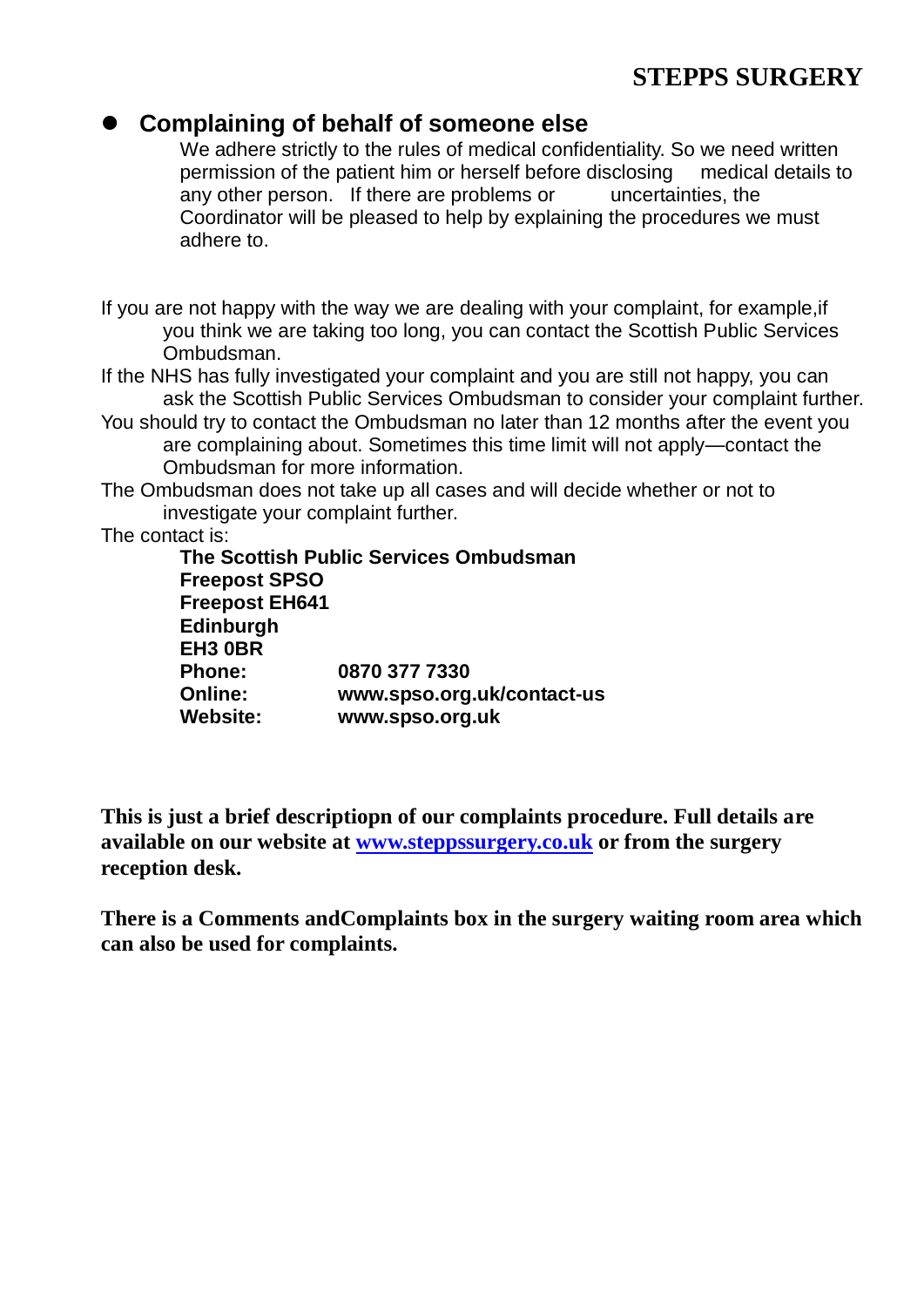## *Your Personal Health Information*

 consultations, illnesses, tests, prescriptions and other treatments that have been recorded by everyone involved in your care and treatment e.g. G.P, Health Visitor, Practice Nurse. This information may be stored on paper or electronically on computer files by practice staff. To provide you with the care you need, we hold the details of your

 other organisations involved in your care. For example, when your GP refers you to a specialist at the hospital we will send relevant details about you in the referral letter and receive information about you from them. Our cervical cytology screening service and your name and address, date of birth and health number will be given to them in order to send an invitation to you. . We sometimes disclose some of your personal health information with practice also participates in regional and national programmes such as the

 administrative purposes. In order to receive payment for services provided Scottish Health Service. These organisations have a role in protecting public funds, and are authorised to check that payments are being properly made. We are required to co-operate with these checks and the disclosure of your data is a necessary part of our provision of healthcare services We need to use some of your personal health information for to you, we have to disclose basic details about you to the NHS Board responsible for this area and to the Common Services Agency for the

services.<br>Sometimes, we may participate in studies that are designed to improve the way services are provided to you or to check that our performance meets required standards and benchmarks. Whenever we take part in activities such as these we will ensure that as far as possible any details that may identify you are not disclosed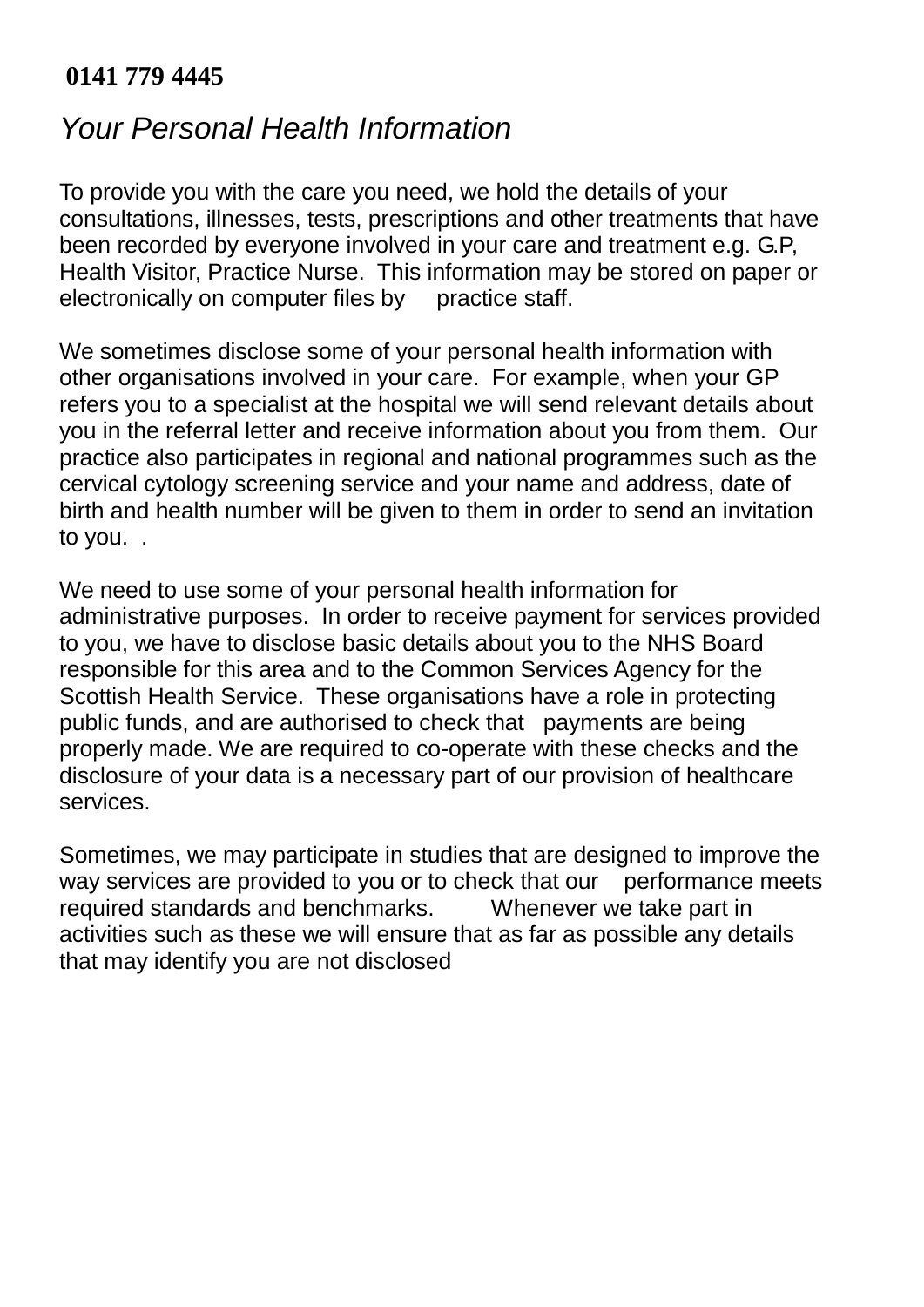#### **STEPPS SURGERY**

 We are sometimes involved in health research and the teaching of student nurses, doctors and other health professionals. We will not use or disclose your personal health information for these purposes unless you have been informed beforehand and given your consent for us to do so.

 Where you need a service jointly provided with a local authority we will seek your permission before giving them your details.

 Sometimes we are required by law to pass on information e.g. the government is a legal requirement. notification of births and deaths and certain diseases or crimes to the

 Our use of your personal health information is covered by a duty of confidentiality, and is regulated by the Data Protection Act. The Data Protection Act gives you a number of rights in relation to how your personal information is used, including a right to access the information we hold about you.

 Everyone working for the NHS has a legal duty to keep information about you confidential and adheres to a Code of Practice on Protecting Patient confidentiality. Further information on this can be found at [www.nhsis.co.uk/confidentiality.](www.nhsis.co.uk/confidentiality)

 Anyone who receives information from us is also under a legal duty to keep it confidential.

keep it confidential.<br>If you have any queries or concerns on how we use your personal health information, or would like to access your information, please contact our Practice Manager.

 You now have an 'Emergency Care Summary' which lists all the treatment when the surgery is closed. If you would like more information, medications you are taking and any allergic reactions, in case you need please ask the receptionist for a leaflet.